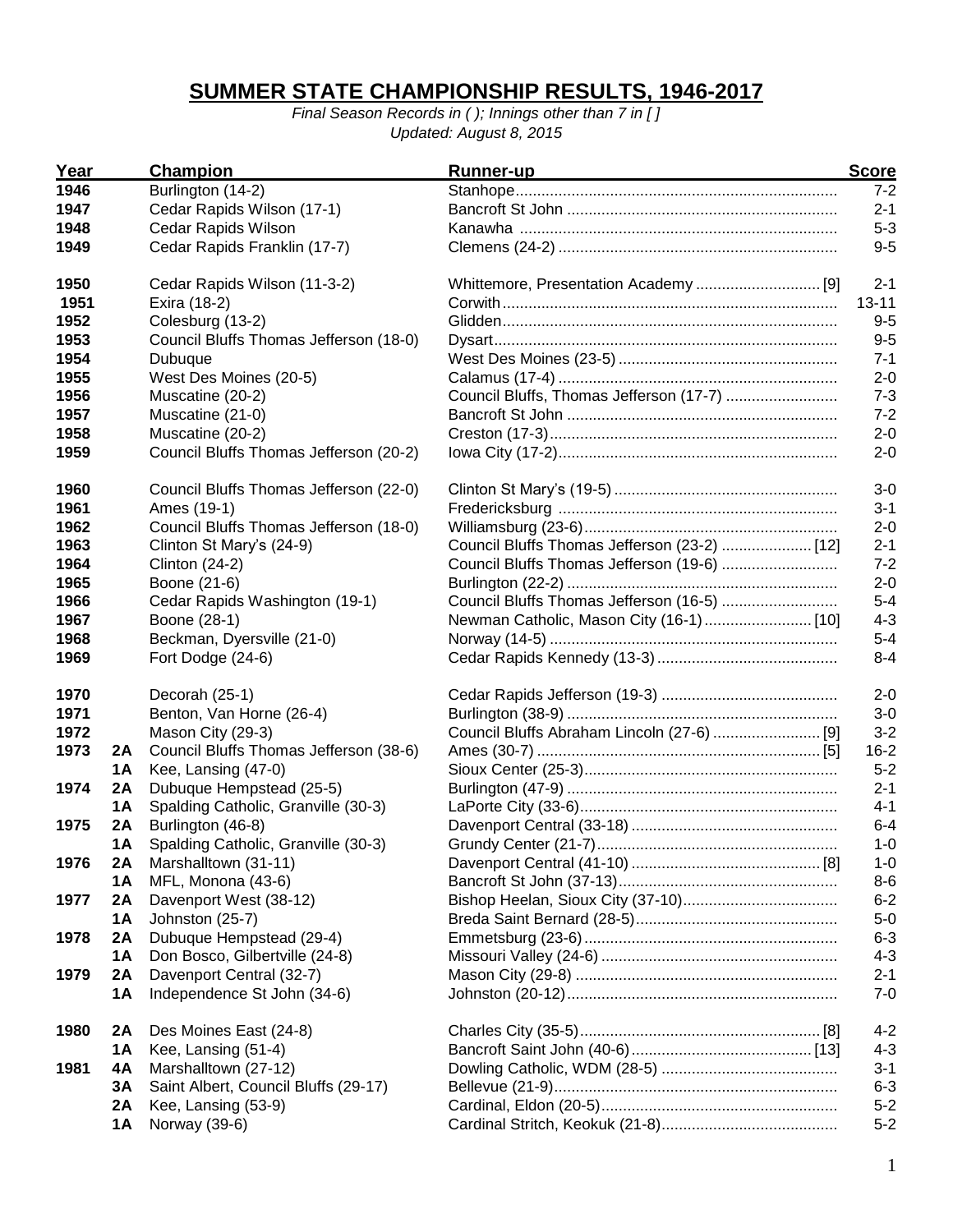| 1982 | 4Α  | Assumption, Davenport (29-12)        |
|------|-----|--------------------------------------|
|      | 3Α  | Norwalk (23-3)                       |
|      | 2A  | Notre Dame, Burlington (22-6)        |
|      | 1 A | Norway (32-4)                        |
| 1983 | 4Α  | Dubuque Hempstead (25-9)             |
|      | 3Α  | Maquoketa (33-4)                     |
|      | 2A  | Saint Mary's, Remsen (37-6)          |
|      | 1 A | Norway (34-3)                        |
| 1984 | 4Α  | Dubuque Hempstead (30-3)             |
|      | 3Α  | Forest City (28-2)                   |
|      | 2A  | Saint Mary's, Remsen (39-4)          |
|      | 1 A | Norway (34-6)                        |
| 1985 | 4Α  | Marshalltown (35-7)                  |
|      | 3Α  | Turkey Valley, Jackson Jct (29-3)    |
|      | 2A  | Saint Mary's, Remsen (37-1)          |
|      | 1 A | Bancroft St John (28-2)              |
| 1986 | 4Α  | Marshalltown (25-11)                 |
|      | 3Α  | Beckman, Dyersville (23-9)           |
|      | 2A  | Kee, Lansing (49-4)                  |
|      | 1 A | Bancroft Saint John (21-6)           |
| 1987 | 4Α  | Davenport West (40-9)                |
|      | 3Α  | Camanche (29-11)                     |
|      | 2A  | Tri-Center, Neola (23-6)             |
|      | 1 A | Norway (37-8)                        |
| 1988 | 4Α  | Dowling Catholic WDM (39-3)          |
|      | 3Α  | Centerville (32-7)                   |
|      | 2A  | Lynnville-Sully (25-8)               |
|      | 1 A | Norway (35-9)                        |
| 1989 | 4Α  | Dowling Catholic, WDM (38-5)         |
|      | 3Α  | Central Lee, Donnellson (29-6)       |
|      | 2A  | Kee, Lansing (35-12)                 |
|      | 1 A | Spalding Catholic, Granville (25-5)  |
| 1990 | 4Α  | Decorah (37-1)                       |
|      | 3A  | Spencer (24-7)                       |
|      | 2A  | Kee, Lansing (45-2)                  |
|      | 1Α  | Norway (33-7)                        |
| 1991 | 4A  | Waterloo, West (41-4)                |
|      | 3А  | Decorah (35-4)                       |
|      | 2A  | Kee, Lansing (46-1)                  |
|      | 1Α  | Norway (30-12)                       |
| 1992 | 4Α  | Ankeny (31-15)                       |
|      | 3A  | Assumption, Davenport (41-5)         |
|      | 2A  | Postville (23-8)                     |
|      | 1Α  | Kee, Lansing (46-1)                  |
| 1993 | 4Α  | Council Bluffs Thomas Jefferson (41- |
|      | 3A  | Assumption, Davenport (38-2)         |
|      | 2A  | Wilton (21-8)                        |
|      | 1Α  | Saint Mary, Storm Lake (31-4)        |
| 1994 | 4Α  | Cedar Rapids Washington (21-15)      |
|      | 3A  | Denison (31-9)                       |
|      | 2A  | Pella Christian (25-8)               |
|      | 1Α  | Lisbon (26-6)                        |
| 1995 | 4Α  | Valley, WDM (29-11)                  |
|      | 3A  | Assumption, Davenport (42-3)         |
|      | 2A  | Sumner (25-9)                        |
|      | 1Α  | Gehlen Catholic, LeMars (31-3)       |

| 1982 | 4A        | Assumption, Davenport (29-12)          |  | $6 - 4$  |
|------|-----------|----------------------------------------|--|----------|
|      | 3А        | Norwalk (23-3)                         |  | $9 - 8$  |
|      | 2A        | Notre Dame, Burlington (22-6)          |  | $6 - 5$  |
|      | 1A        | Norway (32-4)                          |  | $8 - 1$  |
| 1983 | 4A        | Dubuque Hempstead (25-9)               |  | $6 - 1$  |
|      | 3Α        | Maquoketa (33-4)                       |  | $12 - 1$ |
|      | 2A        | Saint Mary's, Remsen (37-6)            |  | $10 - 4$ |
|      | 1A        | Norway (34-3)                          |  | $11 - 0$ |
| 1984 | 4A        | Dubuque Hempstead (30-3)               |  | $4 - 3$  |
|      | 3Α        | Forest City (28-2)                     |  | $7 - 6$  |
|      | 2A        | Saint Mary's, Remsen (39-4)            |  | $4 - 3$  |
|      | 1A        | Norway (34-6)                          |  | $4 - 1$  |
| 1985 | 4A        | Marshalltown (35-7)                    |  | $4 - 3$  |
|      | 3Α        | Turkey Valley, Jackson Jct (29-3)      |  | $5 - 1$  |
|      | 2A        | Saint Mary's, Remsen (37-1)            |  | $3 - 2$  |
|      | 1A        | Bancroft St John (28-2)                |  | $10-1$   |
| 1986 | 4A        | Marshalltown (25-11)                   |  | $6 - 2$  |
|      | 3Α        | Beckman, Dyersville (23-9)             |  | $8-6$    |
|      | 2A        | Kee, Lansing (49-4)                    |  | $16 - 4$ |
|      | 1A        | Bancroft Saint John (21-6)             |  | $7 - 1$  |
| 1987 | 4A        | Davenport West (40-9)                  |  | $5-0$    |
|      | 3Α        | Camanche (29-11)                       |  | $8 - 0$  |
|      |           |                                        |  | $3 - 1$  |
|      | 2A        | Tri-Center, Neola (23-6)               |  | $9 - 6$  |
|      | 1A        | Norway (37-8)                          |  | $9 - 8$  |
| 1988 | 4A        | Dowling Catholic WDM (39-3)            |  |          |
|      | 3Α        | Centerville (32-7)                     |  | $13 - 5$ |
|      | 2A        | Lynnville-Sully (25-8)                 |  | $10 - 0$ |
|      | 1A        | Norway (35-9)                          |  | $7 - 4$  |
| 1989 | 4A        | Dowling Catholic, WDM (38-5)           |  | $8 - 5$  |
|      | 3Α        | Central Lee, Donnellson (29-6)         |  | $5 - 2$  |
|      | 2A        | Kee, Lansing (35-12)                   |  | $9 - 6$  |
|      | 1A        | Spalding Catholic, Granville (25-5)    |  | $5 - 1$  |
|      |           |                                        |  |          |
| 1990 | 4A        | Decorah (37-1)                         |  | $11 - 2$ |
|      | 3А        | Spencer (24-7)                         |  | $4 - 3$  |
|      | 2A        | Kee, Lansing (45-2)                    |  | $12 - 4$ |
|      | <b>1A</b> | Norway (33-7)                          |  | $4 - 3$  |
| 1991 | 4A        | Waterloo, West (41-4)                  |  | $5 - 3$  |
|      | 3Α        | Decorah (35-4)                         |  | $7 - 3$  |
|      | 2A        | Kee, Lansing (46-1)                    |  | $7 - 1$  |
|      | 1A        | Norway (30-12)                         |  | $7 - 4$  |
| 1992 | 4A        | Ankeny (31-15)                         |  | $9 - 8$  |
|      | 3Α        | Assumption, Davenport (41-5)           |  | $4 - 0$  |
|      | 2A        | Postville (23-8)                       |  | $7 - 1$  |
|      | 1A        | Kee, Lansing (46-1)                    |  | $8 - 0$  |
| 1993 | 4A        | Council Bluffs Thomas Jefferson (41-3) |  | $8 - 1$  |
|      | 3Α        | Assumption, Davenport (38-2)           |  | $6 - 0$  |
|      | 2A        | Wilton (21-8)                          |  | $5 - 1$  |
|      | 1A        | Saint Mary, Storm Lake (31-4)          |  | $16 - 3$ |
| 1994 | 4A        | Cedar Rapids Washington (21-15)        |  | $8 - 7$  |
|      | 3Α        | Denison (31-9)                         |  | $4 - 3$  |
|      | 2A        | Pella Christian (25-8)                 |  | $9 - 8$  |
|      | 1A        | Lisbon (26-6)                          |  | $10-3$   |
| 1995 | 4A        | Valley, WDM (29-11)                    |  | $6 - 5$  |
|      | 3Α        | Assumption, Davenport (42-3)           |  | $8 - 2$  |
|      | 2A        | Sumner (25-9)                          |  | $3 - 2$  |
|      | 1A        | Gehlen Catholic, LeMars (31-3)         |  | $6 - 5$  |
|      |           |                                        |  |          |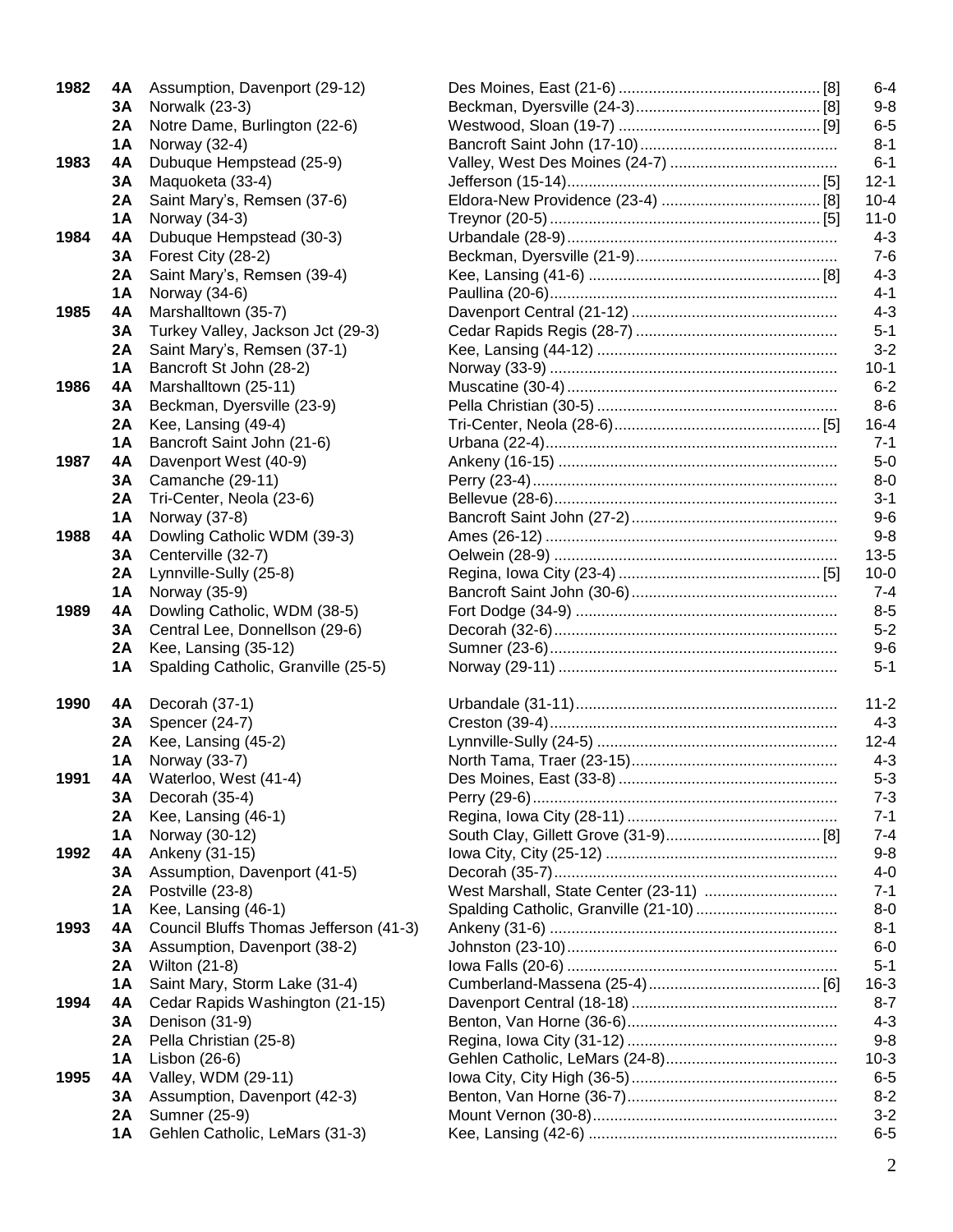| 1996 | 4Α       | Ottumwa (28-11)                                        |
|------|----------|--------------------------------------------------------|
|      | 3A       | Harlan (32-6)                                          |
|      | 2A       | Saint Albert, Council Bluffs (23-8)                    |
|      | 1A       | North Kossuth, Swea City (35-2)                        |
| 1997 | 4A       | Ottumwa (32-12)                                        |
|      | 3A       | Spencer (32-5)                                         |
|      | 2A       | Mount Vernon (33-8)                                    |
|      | 1Α       | North.Kossuth, Swea City (31-7)                        |
| 1998 | 4A       | Des Moines, Lincoln (35-4)                             |
|      | 3A       | Vinton, Washington (37-9)                              |
|      | 2A -     | lowa Falls (20-9)                                      |
|      | 1A       | Newman Catholic Mason City (37-4)                      |
| 1999 | 4A       | Dowling Catholic, WDM (33-13)                          |
|      | 3A       | Assumption, Davenport (38-8)                           |
|      | 2A -     | Saint Albert, Co. Bluffs (24-6)                        |
|      | 1Α       | Gehlen Catholic, LeMars (30-5)                         |
| 2000 | 4Α       | Urbandale (32-13)                                      |
|      | 3A       | Fort Madison (33-9)                                    |
|      | 2A       | Beckman, Dyersville (30-9)                             |
|      | 1 A      | Spalding Catholic, Granville (31-10)                   |
| 2001 | 4A       | Dowling Catholic, WDM (42-3)                           |
|      | 3A       | Bishop Heelan, Sioux City (32-14)                      |
|      | 2A       | Emmetsburg (30-2)                                      |
|      | 1A       | Spalding Catholic Granville (35-5)                     |
| 2002 | 4A       | Marshalltown (37-6)                                    |
|      | 3A       | Knoxville (37-5)                                       |
|      | 2A       | Eagle Grove (31-3)                                     |
|      | 1A       | Newman Catholic, Mason City (42-2)                     |
| 2003 | 4Α       | Valley, West Des Moines (38-7)                         |
|      | 3A       | Harlan (29-7)                                          |
|      | 2A       | Carlisle (32-5)                                        |
|      | 1A       | Van Meter (29-5)                                       |
| 2004 | 4A       | Valley, WDM (36-10)                                    |
|      | 3A       | Assumption, Davenport (34-7)                           |
|      | 2A       | Mid-Prairie, Wellman (31-10)                           |
| 2005 | 1A       | Martensdale-St. Marys (35-3)                           |
|      | 4A       | Valley, WDM (38-3)<br>Bishop Heelan, Sioux City (42-4) |
|      | 3А<br>2A | Wilton (42-0)                                          |
|      | 1 A      | Kee, Lansing (42-3)                                    |
| 2006 | 4A       | Valley, WDM (38-8)                                     |
|      | 3A       | Xavier, Cedar Rapids (28-12)                           |
|      | 2A       | Assumption, Davenport (38-6)                           |
|      | 1A       | Lenox (28-5)                                           |
| 2007 | 4A       | Urbandale (37-8)                                       |
|      | 3А       | West Delaware, Manchester (39-3)                       |
|      | 2A       | Cherokee, Washington (31-2)                            |
|      | 1Α       | Iowa Mennonite School, Kalona (28-3)                   |
| 2008 | 4Α       | Johnston (40-0)                                        |
|      | 3Α       | Centerville (32-7)                                     |
|      | 2A       | Assumption, Davenport (35-8)                           |
|      | 1Α       | North Sentral Kossuth (36-6)                           |
| 2009 | 4Α       | Sioux City North (36-7)                                |
|      | 3Α       | Norwalk (28-13)                                        |
|      | 2A       | St. Edmond, Fort Dodge (35-3)                          |
|      | 1Α       | Newman Catholic, Mason City (37-1)                     |
|      |          |                                                        |

| 1996 | 4A        | Ottumwa (28-11)                      |                                          | $3 - 2$  |
|------|-----------|--------------------------------------|------------------------------------------|----------|
|      | 3Α        | Harlan (32-6)                        |                                          | $7 - 3$  |
|      | 2A        | Saint Albert, Council Bluffs (23-8)  |                                          | $5 - 2$  |
|      | 1A        | North Kossuth, Swea City (35-2)      |                                          | $7 - 5$  |
| 1997 | 4Α        | Ottumwa (32-12)                      |                                          | $8 - 4$  |
|      | 3A        | Spencer (32-5)                       |                                          | $2 - 0$  |
|      | 2A        | Mount Vernon (33-8)                  |                                          | $14 - 7$ |
|      | <b>1A</b> | North.Kossuth, Swea City (31-7)      |                                          | $7 - 3$  |
| 1998 | 4A        | Des Moines, Lincoln (35-4)           |                                          | $3 - 2$  |
|      | 3A        | Vinton, Washington (37-9)            |                                          | $10 - 0$ |
|      | 2A        | lowa Falls (20-9)                    |                                          | $2 - 0$  |
|      | <b>1A</b> | Newman Catholic Mason City (37-4)    |                                          | $13 - 1$ |
| 1999 | 4A        | Dowling Catholic, WDM (33-13)        |                                          | $6 - 1$  |
|      | 3A        | Assumption, Davenport (38-8)         |                                          | $9 - 2$  |
|      | 2A        | Saint Albert, Co. Bluffs (24-6)      |                                          | $2 - 0$  |
|      | 1A        | Gehlen Catholic, LeMars (30-5)       | Southeast Warren, Liberty Center (26-13) | $6 - 2$  |
|      |           |                                      |                                          |          |
| 2000 | 4Α        | Urbandale (32-13)                    |                                          | $5 - 4$  |
|      | 3Α        | Fort Madison (33-9)                  |                                          | $3 - 2$  |
|      | 2A        | Beckman, Dyersville (30-9)           |                                          | $4-0$    |
|      | 1A        | Spalding Catholic, Granville (31-10) |                                          | $7 - 2$  |
| 2001 | 4A        | Dowling Catholic, WDM (42-3)         |                                          | $13 - 2$ |
|      | 3A        | Bishop Heelan, Sioux City (32-14)    |                                          | $5 - 1$  |
|      | 2A        | Emmetsburg (30-2)                    |                                          | $7 - 6$  |
|      | 1A        | Spalding Catholic Granville (35-5)   |                                          | $5-0$    |
| 2002 | 4Α        | Marshalltown (37-6)                  |                                          | $9-6$    |
|      | 3A        | Knoxville (37-5)                     |                                          | $10-3$   |
|      | 2A        | Eagle Grove (31-3)                   |                                          | $4 - 0$  |
|      | 1A        | Newman Catholic, Mason City (42-2)   |                                          | $18-5$   |
| 2003 | 4Α        | Valley, West Des Moines (38-7)       |                                          | $13 - 3$ |
|      | 3A        | Harlan (29-7)                        |                                          | $4 - 3$  |
|      | 2A        | Carlisle (32-5)                      |                                          | $6 - 2$  |
|      | 1A        | Van Meter (29-5)                     |                                          | $4 - 3$  |
| 2004 | 4Α        | Valley, WDM (36-10)                  |                                          | $1 - 0$  |
|      | 3Α        | Assumption, Davenport (34-7)         |                                          | $8 - 1$  |
|      | 2A        | Mid-Prairie, Wellman (31-10)         |                                          | $7 - 3$  |
|      | 1A        | Martensdale-St. Marys (35-3)         | Newman Catholic, Mason City (32-9)       | $6-0$    |
| 2005 | 4Α        | Valley, WDM (38-3)                   |                                          | $8-6$    |
|      | 3Α        | Bishop Heelan, Sioux City (42-4)     |                                          | $4 - 3$  |
|      | 2A        | Wilton (42-0)                        |                                          | $8 - 3$  |
|      | 1A        | Kee, Lansing (42-3)                  |                                          | $10 - 0$ |
| 2006 | 4Α        | Valley, WDM (38-8)                   |                                          | $13-0$   |
|      | 3Α        | Xavier, Cedar Rapids (28-12)         |                                          | $10-2$   |
|      | 2A        | Assumption, Davenport (38-6)         |                                          | $8-6$    |
|      | 1A        | Lenox (28-5)                         |                                          | $10-5$   |
| 2007 | 4Α        | Urbandale (37-8)                     |                                          | $4 - 2$  |
|      | 3Α        | West Delaware, Manchester (39-3)     |                                          | $8-0$    |
|      | 2A        | Cherokee, Washington (31-2)          |                                          | $5 - 4$  |
|      | 1A        | Iowa Mennonite School, Kalona (28-3) |                                          | $10 - 0$ |
| 2008 | 4Α        | Johnston (40-0)                      |                                          | $6 - 2$  |
|      | 3A        | Centerville (32-7)                   |                                          | $1 - 0$  |
|      | 2A        | Assumption, Davenport (35-8)         |                                          | $4 - 2$  |
|      | 1A        | North Sentral Kossuth (36-6)         |                                          | $6 - 1$  |
| 2009 | 4Α        | Sioux City North (36-7)              |                                          | $4 - 0$  |
|      | 3A        | Norwalk (28-13)                      |                                          | $7 - 0$  |
|      | 2A        | St. Edmond, Fort Dodge (35-3)        |                                          | $11 - 8$ |
|      | 1 A       | Newman Catholic, Mason City (37-1)   |                                          | $11 - 1$ |
|      |           |                                      |                                          |          |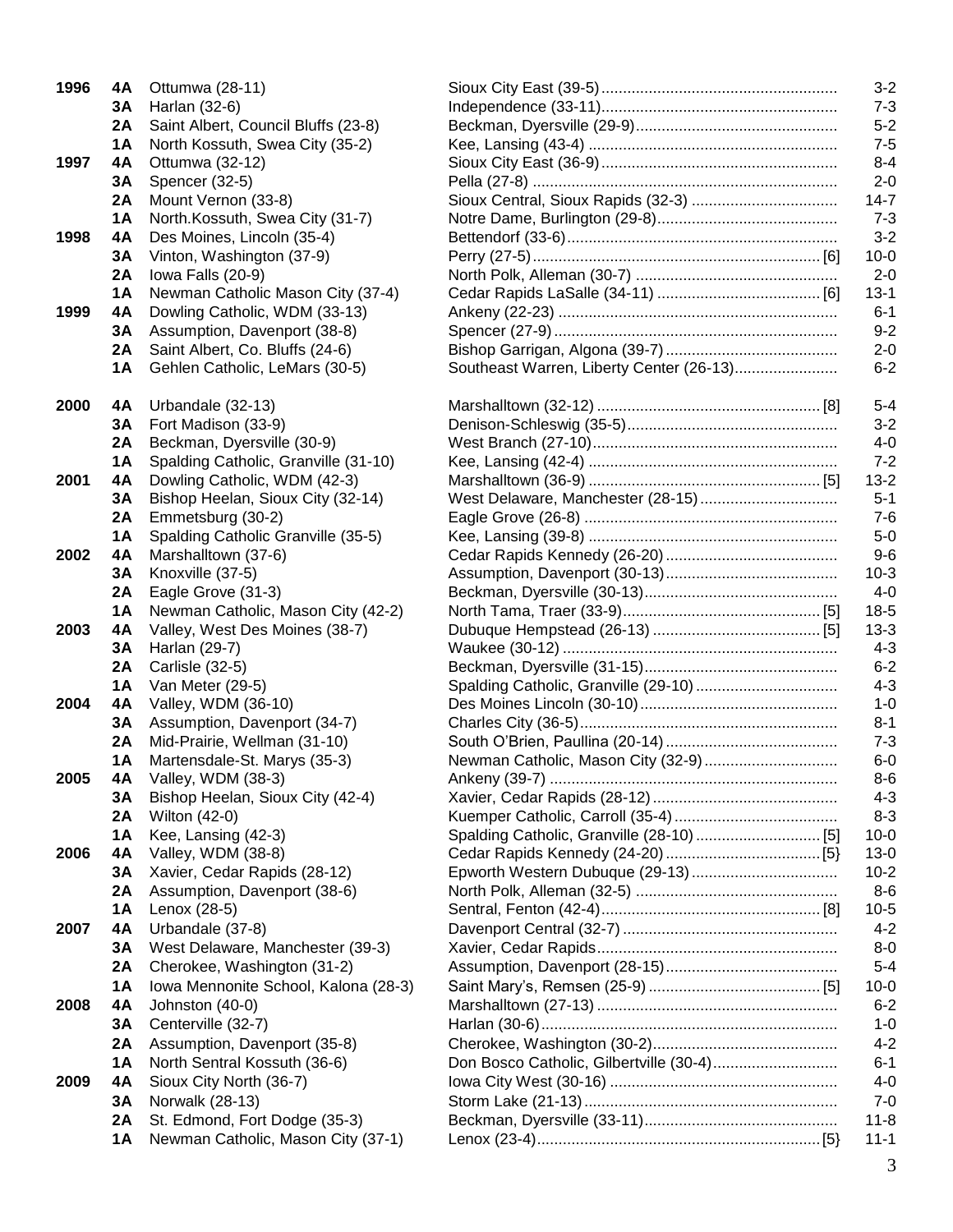| 2010 | 4A        | Cedar Rapids Kennedy (32-10)         |                                        | $11 - 1$ |
|------|-----------|--------------------------------------|----------------------------------------|----------|
|      | 3A        | Glenwood (30-7)                      |                                        | $4 - 1$  |
|      | 2A        | Solon (41-2)                         |                                        | $5-2$    |
|      | 1A        | Martensdale-St. Marys (43-0)         |                                        | $3-0$    |
| 2011 | 4A        | Dowling Catholic, WDM (36-7)         |                                        | $6 - 1$  |
|      | 3A        | Solon (39-4)                         |                                        | $6 - 1$  |
|      | 2A        | Davis County, Bloomfield (33-4)      |                                        | $2 - 0$  |
|      | 1A        | Martensdale-St. Marys (44-0)         |                                        | $8 - 3$  |
| 2012 | 4A        | Ankeny (42-2)                        |                                        | $10 - 0$ |
|      | 3A        | Dallas Center-Grimes (36-2)          |                                        | $13 - 0$ |
|      | 2A        | Beckman Catholic, Dyersville (38-7)  |                                        | $3 - 1$  |
|      | <b>1A</b> | Martensdale-St. Marys (40-5)         | Newman Catholic, Mason Catholic (35-5) | $1 - 0$  |
| 2013 | 4A        | Johnston (29-12)                     |                                        | $9 - 3$  |
|      | 3A        | Clear Lake (38-3)                    |                                        | $6 - 2$  |
|      | 2A        | Beckman Catholic, Dyersville (36-6)  |                                        | $2 - 1$  |
|      | <b>1A</b> | Newman Catholic, Mason City (29-6)   |                                        | $6 - 2$  |
| 2014 | 4A        | Southeast Polk (32-13)               |                                        | $2 - 0$  |
|      | 3A        | Assumption, Davenport (26-15)        |                                        | $1 - 0$  |
|      | 2A        | North Polk (32-5)                    |                                        | $2 - 0$  |
|      | 1A        | Twin Cedars, Bussey (36-0)           |                                        | $8 - 2$  |
| 2015 | 4A        | Southeast Polk (33-13)               |                                        | $6 - 2$  |
|      | 3A        | Waverly-Shell Rock (35-4)            |                                        | $11 - 1$ |
|      | <b>2A</b> | Clear Lake (30-11)                   |                                        | $11 - 1$ |
|      | <b>1A</b> | Newman Catholic, Mason City (39-4)   |                                        | $10 - 0$ |
| 2016 | 4A        | Prairie, Cedar Rapids (37-6)         |                                        | $12 - 3$ |
|      | 3A        | Harlan (30-5)                        |                                        | $12 - 4$ |
|      | <b>2A</b> | Clear Lake (31-7)                    |                                        | $8 - 1$  |
|      | 1A        | St. Mary's, Remsen (33-5)            |                                        | $8 - 5$  |
| 2017 | 4A        | Johnston (41-3)                      |                                        | $5-0$    |
|      | 3A        | Assumption, Davenport (41-5)         |                                        | $10-1$   |
|      | 2A        | Beckman Catholic, Dyersville (32-11) |                                        | $9-6$    |
|      | <b>1A</b> | Newman Catholic, Mason City (35-3)   |                                        | $8 - 3$  |
|      |           |                                      |                                        |          |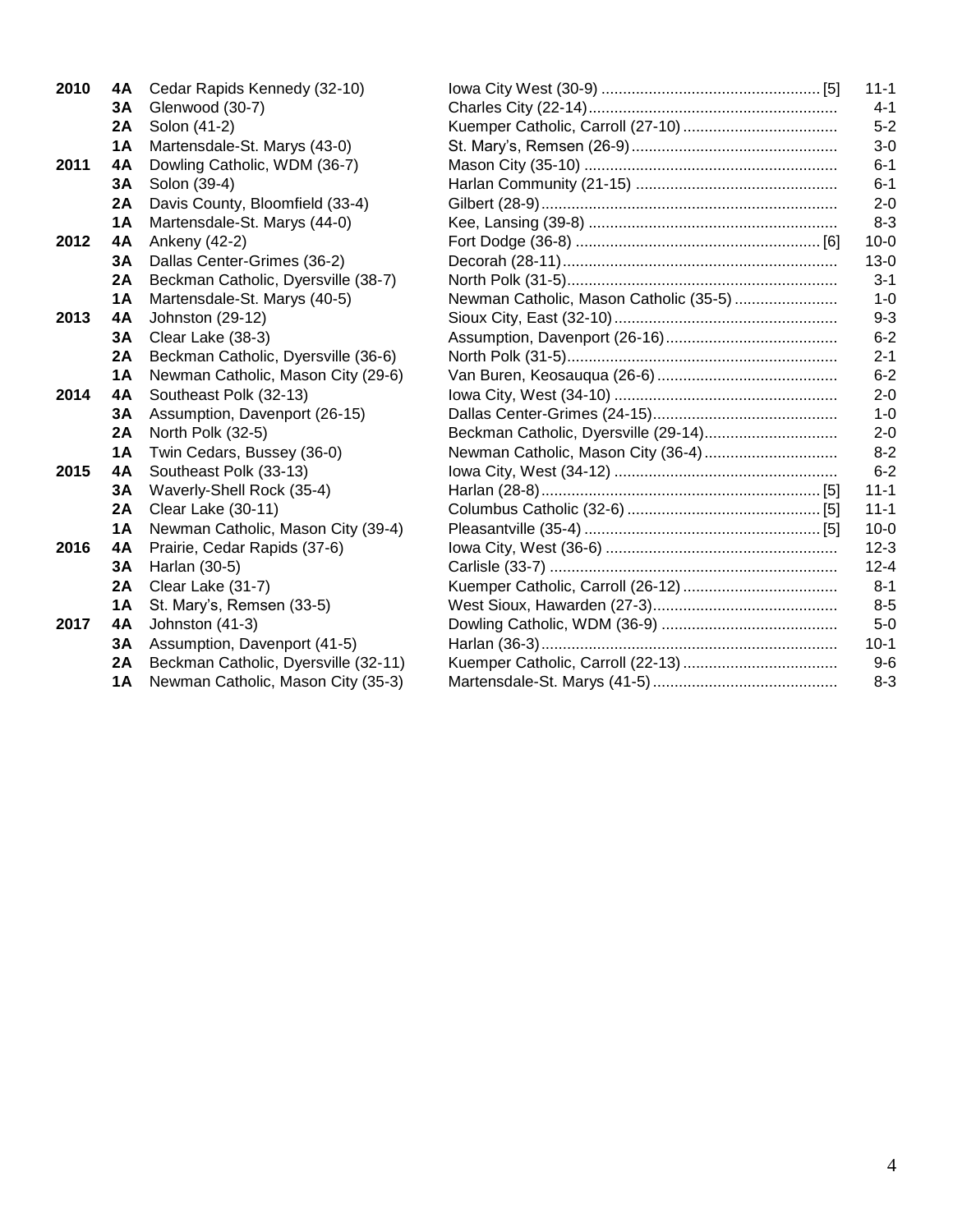## **SPRING TOURNAMENT CHAMPIONSHIP GAME RESULTS, 1928 - 1972**<br>Towa State College hosted their own "invitational state tournament," 1924 through 1927, attracting nearly 40 schools.

| Year | Champion                                                                   | Runner-up<br>and the contract of the contract of the contract of the contract of the contract of the contract of the contract of the contract of the contract of the contract of the contract of the contract of the contract of | <b>Site</b><br>Score __________ |
|------|----------------------------------------------------------------------------|----------------------------------------------------------------------------------------------------------------------------------------------------------------------------------------------------------------------------------|---------------------------------|
| 1928 |                                                                            |                                                                                                                                                                                                                                  |                                 |
| 1929 |                                                                            |                                                                                                                                                                                                                                  |                                 |
| 1930 |                                                                            |                                                                                                                                                                                                                                  |                                 |
| 1931 |                                                                            |                                                                                                                                                                                                                                  |                                 |
| 1932 |                                                                            |                                                                                                                                                                                                                                  |                                 |
| 1933 |                                                                            |                                                                                                                                                                                                                                  |                                 |
| 1934 |                                                                            |                                                                                                                                                                                                                                  |                                 |
| 1935 |                                                                            |                                                                                                                                                                                                                                  |                                 |
| 1936 |                                                                            |                                                                                                                                                                                                                                  |                                 |
| 1937 |                                                                            |                                                                                                                                                                                                                                  |                                 |
| 1938 |                                                                            |                                                                                                                                                                                                                                  |                                 |
| 1939 |                                                                            |                                                                                                                                                                                                                                  |                                 |
|      |                                                                            |                                                                                                                                                                                                                                  |                                 |
| 1940 |                                                                            |                                                                                                                                                                                                                                  |                                 |
| 1941 |                                                                            |                                                                                                                                                                                                                                  |                                 |
| 1942 |                                                                            |                                                                                                                                                                                                                                  |                                 |
| 1943 |                                                                            |                                                                                                                                                                                                                                  |                                 |
| 1944 |                                                                            |                                                                                                                                                                                                                                  |                                 |
| 1945 | Cedar Rapids RooseveltWaterloo East  [11 inn] 1-0 Manson                   |                                                                                                                                                                                                                                  |                                 |
| 1946 |                                                                            |                                                                                                                                                                                                                                  |                                 |
| 1947 |                                                                            |                                                                                                                                                                                                                                  |                                 |
| 1948 |                                                                            |                                                                                                                                                                                                                                  |                                 |
| 1949 |                                                                            |                                                                                                                                                                                                                                  |                                 |
| 1950 |                                                                            |                                                                                                                                                                                                                                  |                                 |
| 1951 |                                                                            |                                                                                                                                                                                                                                  |                                 |
| 1952 |                                                                            |                                                                                                                                                                                                                                  |                                 |
| 1953 |                                                                            |                                                                                                                                                                                                                                  |                                 |
| 1954 |                                                                            |                                                                                                                                                                                                                                  |                                 |
| 1955 |                                                                            |                                                                                                                                                                                                                                  |                                 |
| 1956 |                                                                            |                                                                                                                                                                                                                                  |                                 |
| 1957 | Council Bluffs Thomas Jefferson Mason City  112 inn] 1-0  Mason City       |                                                                                                                                                                                                                                  |                                 |
| 1958 |                                                                            |                                                                                                                                                                                                                                  |                                 |
| 1959 |                                                                            |                                                                                                                                                                                                                                  |                                 |
|      |                                                                            |                                                                                                                                                                                                                                  |                                 |
| 1960 |                                                                            |                                                                                                                                                                                                                                  |                                 |
| 1961 |                                                                            |                                                                                                                                                                                                                                  |                                 |
| 1962 | Council Bluffs Thomas Jefferson Waterloo East  10-0. Sec Taylor Des Moines |                                                                                                                                                                                                                                  |                                 |
| 1963 |                                                                            |                                                                                                                                                                                                                                  |                                 |
| 1964 |                                                                            |                                                                                                                                                                                                                                  |                                 |
| 1965 |                                                                            |                                                                                                                                                                                                                                  |                                 |
| 1966 |                                                                            |                                                                                                                                                                                                                                  |                                 |
| 1967 |                                                                            |                                                                                                                                                                                                                                  |                                 |
| 1968 |                                                                            |                                                                                                                                                                                                                                  |                                 |
| 1969 |                                                                            |                                                                                                                                                                                                                                  |                                 |
| 1970 |                                                                            |                                                                                                                                                                                                                                  |                                 |
| 1971 |                                                                            |                                                                                                                                                                                                                                  |                                 |
| 1972 |                                                                            |                                                                                                                                                                                                                                  |                                 |